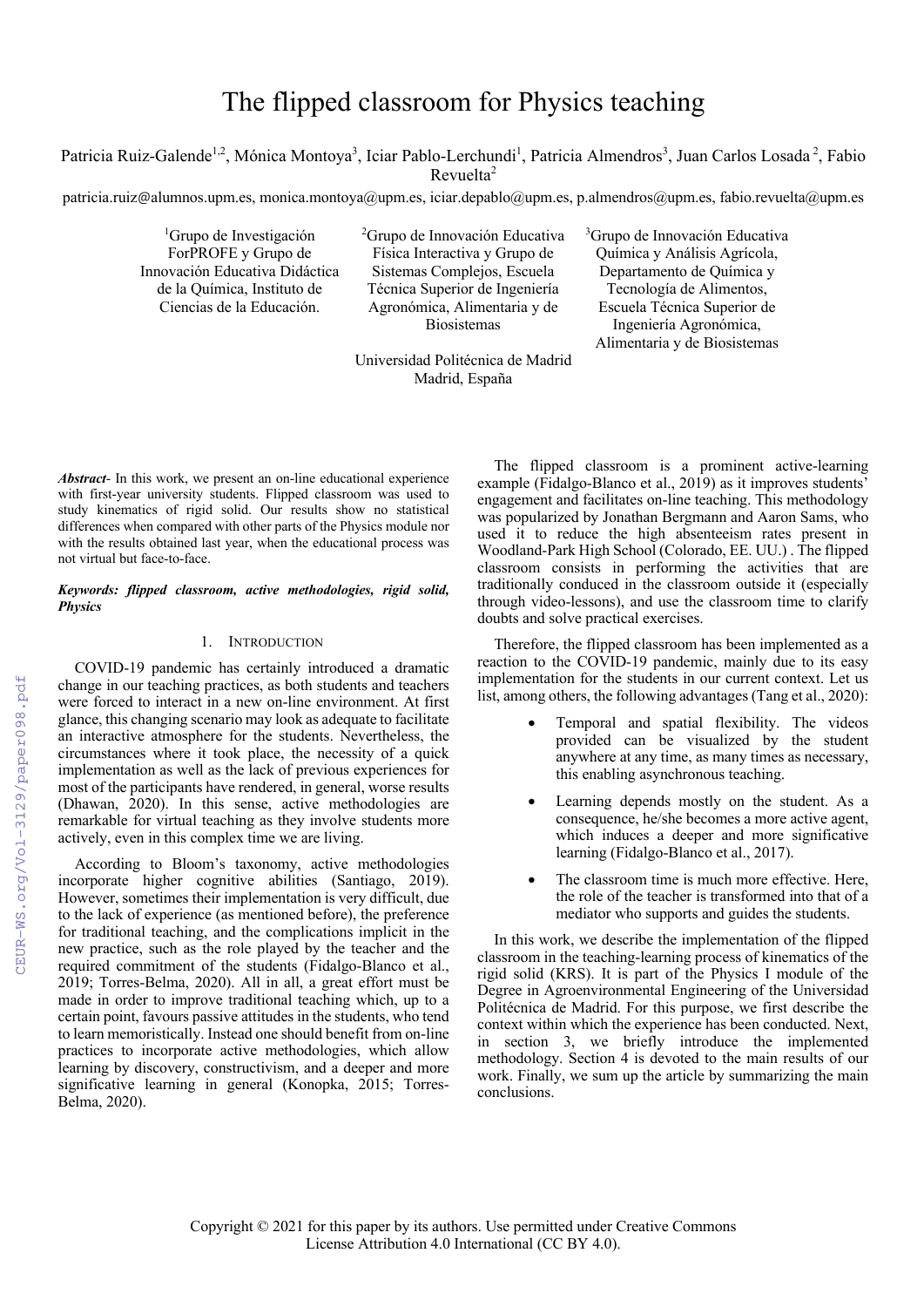## 2. CONTEXT

In March 2020, the COVID-19 pandemic made traditional on-site teaching unavailable, extending this situation over the 2019-20 academic term. Consequently, the pre-pandemic faceto-face teaching has been only partially re-stablished over the 2020-21 academic term. Our institution made the decision that undergraduate teaching should be solely on-line conducted. As a result, teaching had to be adapted to this new reality. Thus, we decided to implement the flipped classroom in the teachinglearning process of the KRS unit of the Physics I module of the Degree of Agroenvironmental Engineering, which had the following contents:

- 1. Vector Calculus
- 2. Kinematics of the point
- 3. Kinematics of the rigid solid (KRS)
- 4. Relative motion
- 5. Statics (equilibrium, center of mass, and inertia moments)
- 6. System dynamics

In order to assess the correct application of our innovative experience, in particular, and a proper on-line teaching, in general, students were asked at the beginning of the term whether they had adequate devices to follow the virtual lessons. All participants had them, except one student, who was given a laptop, so he could properly follow the lessons, having then less difficulties than using only his smart phone and tablet, as he previously used to do).

#### 3. DESCRIPTION

A series of 10 short videos was created for the implementation of the flipped classroom on the KRS teachinglearning process. Each video had a duration of less than 5 min, as shown in Table 1. The access to the videos was enabled through Moodle platform. Students had to visualize the videos over two weeks (while the topics of relative motion and point dynamics were studied in the on-line classrooms). In the first video  $(V_0)$ , a brief explanation of the flipped classroom was provided. The remaining videos were devoted to a particular concept of KRS, as listed in Table 1.

*Table 1: Contents of the videos V1-V9 used for the flipped classroom, along with their duration (t<sub>d</sub>), limit time to answer the questionnaire (tc), and relation to the exercise associated with the kinematics of the rigid solid of the partial and final exams of the academic terms 2020-21 (Q1-Q6) and 2019-20 (Q1-Q5).*

|                | ta      | tc                             | Content                                        |  |
|----------------|---------|--------------------------------|------------------------------------------------|--|
| $\bf{V}_0$     | $2'$ 4" |                                |                                                |  |
| V <sub>1</sub> | 3'5''   | $30^{\circ}$                   | What is it?                                    |  |
| $\mathbf{V}_2$ | 4'9'    | 30'                            | How can it move?<br>(translation and rotation) |  |
| $\mathbf{V}_3$ | 3'17''  | $20^{\circ}$                   | How are traslations<br>composed?               |  |
| V4             | 3'20'   | 3'<br>$\overline{\phantom{a}}$ | How are rotations<br>composed?                 |  |

| $V_5$          | 4'6'     | 30'          | How is a pair of rotations<br>composed?                                      |                                 |
|----------------|----------|--------------|------------------------------------------------------------------------------|---------------------------------|
| $V_6$          | $1'$ 19" |              | How are traslations and<br>rotations composed?                               |                                 |
| V <sub>7</sub> | 3'31''   |              | How is the velocity of a<br>point related to the<br>velocity of another one? | Q <sub>2</sub>                  |
| V8             | 4'11''   | $60^{\circ}$ | What are the invariants?                                                     | Q <sub>3</sub><br>$(\& \, Q_6)$ |
| V9             | 4'14''   |              | How is the instantaneous<br>axis of rotation<br>calculated?                  | $Q_4 &$<br>$Q_5$                |

In order to improve the motivation of our students towards Science-Technology-Society relations, in the exercise associated with the  $V_6$  video, the students were asked to visualize two videos with people doing skate and parkour. Subsequently, they were asked to draw the translation and rotation velocities at two particular time instants.

In the 2020-21 academic term, 46 students were enrolled in the Physics I module, being 38 of them freshmen. The assessment was conducted as follows. After visualization of each video, students were asked to fill out a brief questionnaire in Moodle, which could be time-limited or not (see Table 1). In order to assure a correct teaching-learning process, once the visualization period was finished, an on-line session of 1 hour was devoted to the most abstract concepts. In this session, the teacher clarified, through a master class, the most complex concepts, such as "what is a pair of rotations" or "what is the instantaneous axis of rotation". Let us remark that this last concept requires quite a long explanation, in contrast to the brief (and usually simple) explanations presented in the remaining videos previously visualized at home. Furthermore, once all the videos had been visualized, two sessions of 1h 15min long were organized, where, first, the teacher and, second, the students solved the most complicated problems associated with the KSR unit. These problems where similar to those appearing in the exams, which combined several of the concepts introduced in the video lessons and were evaluated through specific questionnaires. The teacher was always accessible to solve the students' doubts both during the previous lessons, as well as over the duration of the whole experience, which lasted three weeks. Moreover, the most motivated students had the chance to get extra points by solving two optional exercises (like those discussed in the last two sessions with the teacher). Last, after the three on-line sessions with the teacher, students were given one week of additional time to repeat those tests where they had been less successful (after letting them know their marks) or do the questionnaires for the first time, in case they had not filled them out at the proper time. This way, we could assure that the assessment was performed once all the students had had a chance to solve their doubts and questions. Likewise, they could also correct the errors when answering some of the questionnaires. Finally, in order to examine their opinions, students were asked to complete a satisfaction survey formed by 15 questions about the methodology, the required time, the materials, and possible improvements of the experience.

The performance of the experience has been accomplished using two sets of reference results. On the one hand, we have compared the marks obtained in the flipped-classroom questionnaires associated with the KRS unit with each of the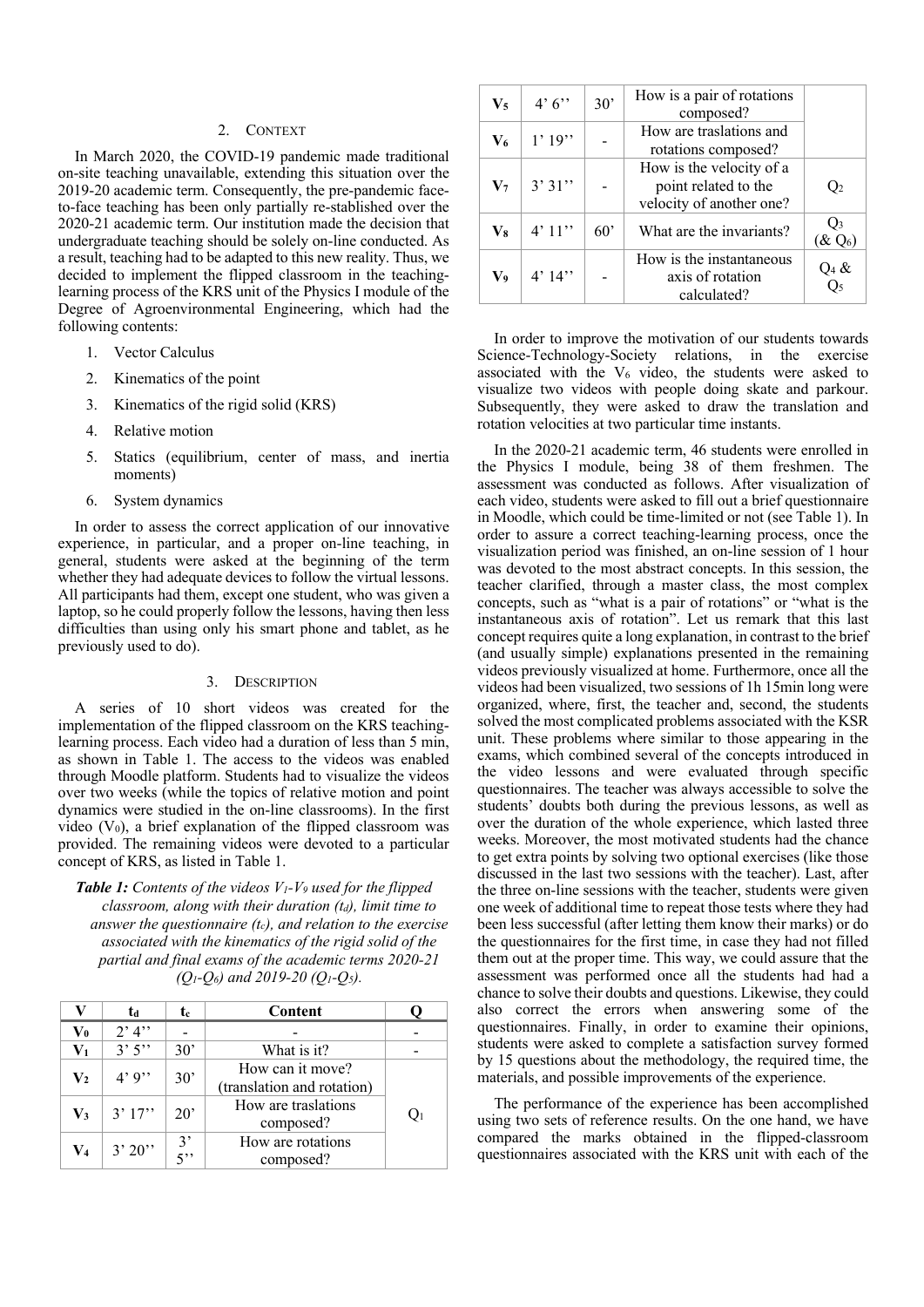exercises related to units 1-4 of the partial (celebrated in November 2020) and final (February 2021) exams of the 2020- 21 academic term. The partial exam had eliminatory character, and, consequently, those students who passed it (with a mark larger or equal to 5.0 out of 10 points) did not have to be reexamined of those units in the final exam. Table 1 lists the relation between the different questions  $Q_1-Q_6$  of the exam exercise on KRS and the flipped-classroom videos  $V_1$ - $V_9$ . The marks on the units 5 and 6 have not been considered since they are solely evaluated in the final assessment. The comparison between the previous results allows to determine the performance of the flipped classroom compared to the rest of the units, which were also on-line but still *more* traditional, as they were based on a combination of master classes, practical solving, laboratory practices, etc.

On the other hand, to identify possible deviations due to the peculiar current situation (on-line teaching, little interpersonal contact among students, possible anxiety and stress situations, etc.), the marks of the 2019-20 academic term have been similarly revised. This kind of comparison permits the contextualization of the teaching-learning process of the KSR unit compared to the remaining ones, with no on-line underlying effects. Let us note that in that academic term, the exam exercise on KRS had one question less than this year, and, therefore, it was formed by 5 questions (lacking question  $Q_6$  on minimum velocity, which appeared in 2020-21).

The data analysis has been performed by introducing the matrices with the students' marks in a MS Excel sheet. For a proper comparison of the individual exercises, all marks have been normalized to 10 points.

## 4. RESULTS

As previously mentioned, after visualizing of each of the KRS videos, the students had to answer a brief questionnaire. Even though the mark obtained was taken into account for the continuous assessment, most of the students did not fill out all the questionnaires. Actually, only one of the students answered all of them. Furthermore, 25 students (54% of the total) participated at least once in the flipped-classroom experience. Nevertheless, the average number of participants was around 13 (28% of the total), being one of them a repeating student, as listed in Table 2. When comparing the marks achieved by the students with the duration of the videos as well as the answering time of the questionnaires, we conclude that these two variables have a negligible influence on the performance of the students.

*Table 2: Number of students (N) that fill out the questionnaires for the assessment of the teaching-learning process using the flipped classroom after the visualization of the videos V1-V9 during the 2020-21 academic term, and average marks (* $\mu$ *) and standard deviations (* $\sigma$ *) obtained. The number in parenthesis (N') indicates the number of students that answered the questionnaire after the 3 on-line sessions with the teacher (repeating it or filling it out for the first time).*

|          |  |  |                                                                                                                                                               | $V$   $V_1$   $V_2$   $V_3$   $V_4$   $V_5$   $V_6$   $V_7$   $V_8$   $V_9$ |                                                                 |         |  |
|----------|--|--|---------------------------------------------------------------------------------------------------------------------------------------------------------------|-----------------------------------------------------------------------------|-----------------------------------------------------------------|---------|--|
|          |  |  | $\begin{tabular}{ c c c c c c c c } \hline \textbf{N} & 20 & 15 & 15 & 16 & 10 \\ \hline \textbf{(N')} & (1) & (0) & (3) & (1) & (0) \\ \hline \end{tabular}$ | $\Big  5(0) \Big $                                                          |                                                                 |         |  |
|          |  |  |                                                                                                                                                               |                                                                             | $\begin{array}{c c} 19 & 10 & 9 \\ (2) & (2) & (3) \end{array}$ |         |  |
| $\mu$    |  |  |                                                                                                                                                               | 7.8   8.2   7.4   2.8   9.0   10.0   6.3                                    |                                                                 | 3.8 2.7 |  |
| $\sigma$ |  |  |                                                                                                                                                               | $2.0$   4.0   3.6   2.1   0.0                                               | 2.7   2.9   2.2                                                 |         |  |

First, the large dispersion in the data, which, in general, exceeds 2.0, is noted. This value could be explained by the high disparity in the students' background. Thus, the following conclusions of our work must be considered with some care.

As expected, videos  $V_1$  and  $V_2$  were answered by a higher number of students, probably because they involved rather easy and elementary concepts on KRS. The performance of the students has been similarly good on the composition of translations  $(V_3)$  since this problem is also quite simple. Contrary, the results have been certainly worse on the composition of rotations  $(V_4)$ , as this requires a higher abstraction degree. For that reason, the excellent performance in video  $V_5$  is surprising, which is related to the velocity caused by a pair of rotations.

On the one hand, let us remark the superb results obtained in video V6, among all videos, where the velocity of a rigid-solid point is computed as a function of the velocity of another point. This question is answered error-free by all students. Nonetheless, it is the least answered question as it is completed by only 5 students. On the other hand, notice the answers associated with video  $V_7$ . In this case, the students were asked to perform a task of the composition of translations and rotations with a Science-Technology-Society dimension. This question was the most answered (21 students), probably due to its connection to students' interests. Summing up, the performance in the questions related to the last two videos was substantially worse since they involved more complex concepts on KRS, namely the calculation of the invariants  $(V_8)$  and the computation of the instantaneous axis of rotation  $(V_9)$ .

Finally, a low number of students has performed the optional activities to get a higher mark, such as repeating some of the questionnaires or solving two extra problems. Actually, only three students have solved these problems, getting in all cases an extremely low qualification (0, 1, and 2 points out of 10, respectively). This fact questions the good performance of the teaching-learning process that was at first glance expected from the inspection of the encouraging results shown in Table 2.



*Figure 1: Mark for the questions of the exercise associated with kinematics of the rigid solid for the partial (top) and final (bottom) exams of the 2020-21 academic term as a function of the mark obtained in the flipped-classroom questionnaires associated with those questions (red points: individual marks for the answers associated with question Q1; blue, orange, and green shaded areas: limits for the marks corresponding to questions Q2, Q3+Q6, and Q4+ Q5).*

In order to analyse in more detail the performance of the flipped classroom, we show in Figure 1 the marks for the KRS exercise for the partial (top) and final (bottom) exams for the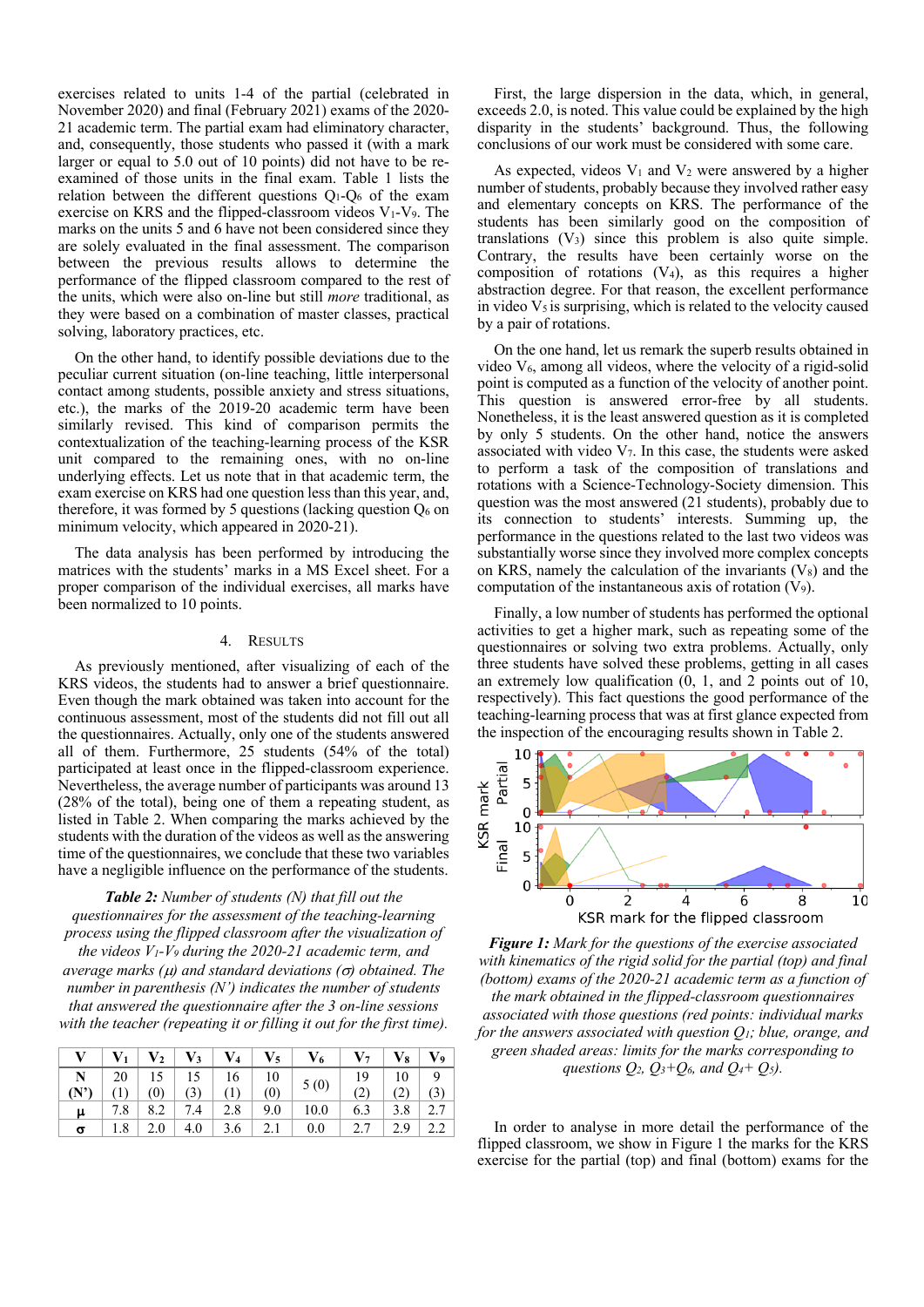2020-21 academic term as a function of the average mark of the flipped-classroom questionnaires. In order to distinguish the answers associated with non-visualized videos from those which have been wrongly filled out, we have assigned negative points to the students who have not answered all the questionnaires, assuming that the corresponding videos have not been visualized. In particular, we have marked with -0.5 (-1.0) points those questionnaires which are partially (completely) unanswered.

As the contents of the questionnaires were not exactly the same ones as those included in the exams, which were in general more difficult due to the combination of several concepts, the relations reported in Table 1 must be established. Likewise, for a better visualization, only the results associated with question  $Q_1$  have been presented in Figure 1 because of the large data dispersion and the considerable number of points. The limits of the remaining results are shown as shaded areas. As can be seen, the data have a remarkable dispersion, up to a certain point due to the different academic background of the students. From inspection of the results, it cannot be concluded that a better performance in the flipped classroom implies better results in the exams. Taking into account that barely 50% of the students filled part of the flipped-classroom questionnaires out, no unambiguous connection between the results in the flipped classroom and in the exams can be established. Still, our data show that, in general, those students who have a better performance in the flipped classroom do also get more points in the exams. In order to study the significance of the different questions forming the KRS exercise of the exams on their marks in this exercise, we present in Figure 2 the total number of points in the partial (top) and final (bottom) exams as a function of the marks obtained in the previous questions. Notice, once again, the significant dispersion in the data. Thus, we introduce in Table 3 the value of Pearson's correlation coefficient to find out the importance of each question on the global marks. As can be observed, this parameter is positive in all cases and rather large, which demonstrates the significance of all questions on the qualifications of the KRS exercise.



*Figure 2: Average mark for the exercise of kinematics of the rigid solid for the partial (top) and final (bottom) exams for the 2020-21 academic term as a function of the mark obtained in each of its questions (red points: mark for question Q1; blue, orange, and green shaded areas: limits for the marks for the questions*  $Q_2$ *,*  $Q_3+Q_6$ *, and*  $Q_4+Q_5$ *.* 

Once the individual influence of the different KRS questions was analysed, we compared the performance of those students who took part in the flipped-classroom experience with those who did not. This comparison enables to stablish the real influence of the flipped classroom on the students' achievements. The average mark on the partial exam by the flipped-classroom students was 3.94, while those who were not involved in the experience got on average 2.76 out of 10 points. This remarkable difference is, nevertheless, not significant, as concluded after performing the statistical tests (F- and T-tests). Therefore, the effectiveness of the flipped classroom cannot be assessed.

| <b>Table 3:</b> Pearson-correlation coefficient between the mark on      |
|--------------------------------------------------------------------------|
| questions $Q_1$ - $Q_{5/6}$ and the global mark on the partial and final |
| exams for the 2020-21 and 2019-20 academic terms.                        |

| Q              | 2020-21 |        | 2019-20        |        |  |
|----------------|---------|--------|----------------|--------|--|
|                | Partial | Final  | <b>Partial</b> | Final  |  |
| $Q_1$          | 0.8865  | 0.7982 | 0.7171         | 0.7130 |  |
| $\mathbf{O}_2$ | 0.8251  | 0.6220 | 0.8043         | 0.7268 |  |
| $\mathbf{Q}_3$ | 0.9225  | 0.7989 | 0.8482         | 0.8357 |  |
| $\mathbf{O}_4$ | 0.7218  | 0.6334 | 0.8553         | 0.8316 |  |
| $\mathbf{Q}_5$ | 0.8758  | 0.8316 | 0.7330         | 0.6627 |  |
| O6             | 0.8359  | 0.8465 |                |        |  |

Similar conclusions can be inferred from the final-exam analysis. When comparing students who participated in the flipped classroom with those who did not, the average mark is similarly quite different (1.47 vs 2.39 out of 10 points) but no significant differences are found. However, let us point out that in this case only 3 students did not experience the flipped classroom (vs 15 who did).



*Figure 3: Average mark for the partial (top) and final (bottom) exams for the 2020-21 academic term as a function of the mark obtained in each of the exercises of those exams (red points: mark for the kinematics-of-the-rigid-solid exercise; blue, green, and orange shaded areas: limits for the marks for the questions associated with kinematics of the point 1, kinematics of the point 2, and relative motion).*

We conclude the discussion on the flipped classroom by presenting Figure 3, where the marks for the partial (top) and final (bottom) exams in the 2020-21 academic term as a function of the marks on the 4 exercises that constituted the first part of the course (two of point kinematics, one of KRS and one of relative motion) are represented. As previously discussed, the data have a large dispersion. Notice that, in general, the global mark increases with the individual mark on the exercises. Among all exercises, the KRS is the one with the largest average qualification (3.6 points in the partial exam, and 1.6 out of 10 points in the final exam vs 3.1 and 1.0 points, respectively, in the exercise with the second highest mark). This better performance can be also assessed by visual inspection of the KRS results, as there are more points under the  $y=x$  line than above it. Nonetheless, the statistical difference is not significant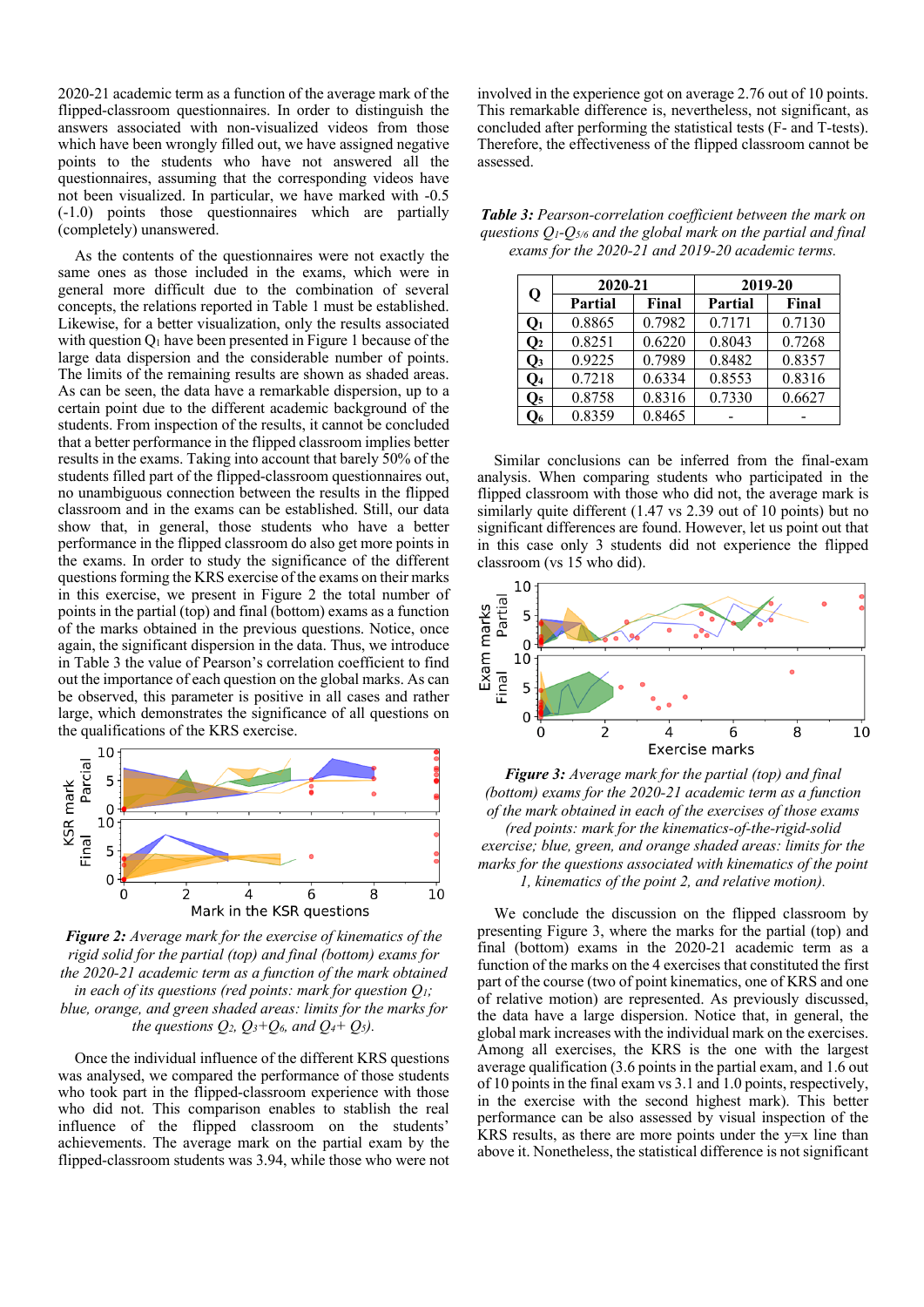due to the large standard deviation. The KRS exercise is the one that is more strongly correlated with the global exam mark (the regression parameters equal  $R^2 = 0.64$  and 0.51, in the partial and final exams, respectively, in contrast to  $R^2 \approx 0.52$  and 0.27 for the point kinematics results, respectively). Note that the regression parameter is overall larger in the partial than in the final exam as the latter is formed by more exercises, i.e., it also includes questions related to the other units of the module (see Section 2). The worse performance in the final exam compared with that in the partial exam can be explained because only those students who failed the latter assessment had to be (re-)evaluated of those topics in the final exam.



*Figure 4: Average mark for the partial (top) and final (bottom) exams for the 2019-20 academic term as a function of the mark obtained in each of the exercises of those exams (red points: mark for the kinematics-of-the-rigid-solid exercise; blue, green, and orange shaded areas: limits for the marks for the questions associated with kinematics of the point, dynamics of the point, and relative motion).*

Next, in order to contextualize the KSR unit in a broader landscape, we show in Figure 4 the marks for the partial (top) and final (bottom) exams in the previous academic term (2019- 20) as a function of the marks obtained in the exercises. The exams were also formed by 4 exercises, but in this case two were associated with point kinematics, one with KSR, and one with point dynamics. As in the 2020-21 academic term, the average mark for the KRS exercise in 2019-20 was larger than for the rest of the exercises (3.5 and 5.4 in the partial and final exams, respectively, versus 1.9 and 2.7 for relative motion, which was the exercise with the second highest mark). Nevertheless, as in the previous discussion, these results must be taken with some care due to the high dispersion (larger than 2.0). To conclude, the regression parameter for KSR has similar values as those previously reported ( $R^2 = 0.57$  and 0.52), and, once again, it is larger than for the rest of the exercises in all cases, except for the relative-motion exercise of the partial exam ( $R^2 = 0.65$ ). All in all, the remarkable dispersion in the data hinder a conclusive statement on the impact of the flipped classroom in our teaching-learning process. Still, the results obtained seem to show that the influence of the flipped classroom has been rather modest. Furthermore, recall that over 2020-21 teaching has been on-line (except during two laboratory practices), which has a dramatic influence on the academic and environmental performance of the teaching classes after visualizing the videos.

Regarding the satisfaction with the flipped classroom, most of the students find the experience positive (average mark 6.2 out of 10 points). Moreover, they also acknowledged that the lessons with the teacher are more useful (average mark: 6.4).

This last conclusion, inferred from the satisfaction survey, is yet in agreement with the students' preference for traditional teaching. On average, the students reported devoting 5 hours to the flipped classroom, a time that is found by  $27\%$  of them larger than that necessary for other methodologies. Regarding the connection devices, most students have visualized the videos using their own laptops. For a better understanding of the concepts presented in the videos, 73% of the students have seen them more than once, the other 27% needed to consult other materials. In general, they missed the possibility of raising questions straightforward, but, in general, they also believe that the flipped-classroom experience has been adequate.

To conclude, let us remark that all general indicators of the course have declined, probably due to the odd pandemic environment that has surrounded the 2020-21 academic term. In fact, both the yield and the success rates have worsened over around 50% (reducing, respectively, from 32.1% and 56.7% in the 2019-20 academic term to 15.9% and 32.1%). Similarly, the absenteeism rate has also increased, although more moderately, from 43.3% to 50.0% over the same period.

Finally, let us remark that rates in the rest of the modules of the degree have experienced a similar behaviour.

## 5. CONCLUSIONS

In this paper, an on-line teaching experience with graduate students of Physics I (first-year course of the Degree in Agroenvironmental Engineering) has been reported. The work is based on the application of the flipped classroom to study the kinematics of a rigid solid. We cannot conclude that the flipped classroom has an unambiguous positive impact on the learning process, contrary to previous experiences reported in the Literature. This unexpected fact can be explained due to the peculiar circumstances within which the experience has been conducted due to COVID-19 pandemic (on-line teaching, few personal contact among the students, etc.). However, the students assess the methodology as positive, especially due to the better use of the teaching sessions, though they still prefer traditional (face-to-face) teaching.

## ACKNOWLEDGEMENTS

This work has been supported by the Universidad Politécnica de Madrid under Contract of Innovative Education No. IE1920.2002.

## **REFERENCES**

- Aguilera-Ruiz, C., Manzano-León, A., Martínez-Moreno, I., del Carmen Lozano-Segura, M., Yanicelli, C. C. (2017). El modelo flipped classroom. *International Journal of Developmental and Educational Psychology, 4*(1), 261- 266.
- Bergmann, J., Sams, A. (2012). Flip your classroom. reach every student in every class every day. *International Society for Technology in Education (ISTE)*.
- Dhawan, S. (2020). Online Learning: A panacea in the time of COVID-19 crisis. *Journal of Educational Technology,*  49(1), 5-22.
- Fidalgo-Blanco, Á., Martinez-Nuñez, M., Borrás-Gene, O., Sanchez-Medina, J.J. (2017). Micro flip teaching  $-$  An innovative model to promote the active involvement of students. *Computers in Human Behavior,* 72, 713-723.